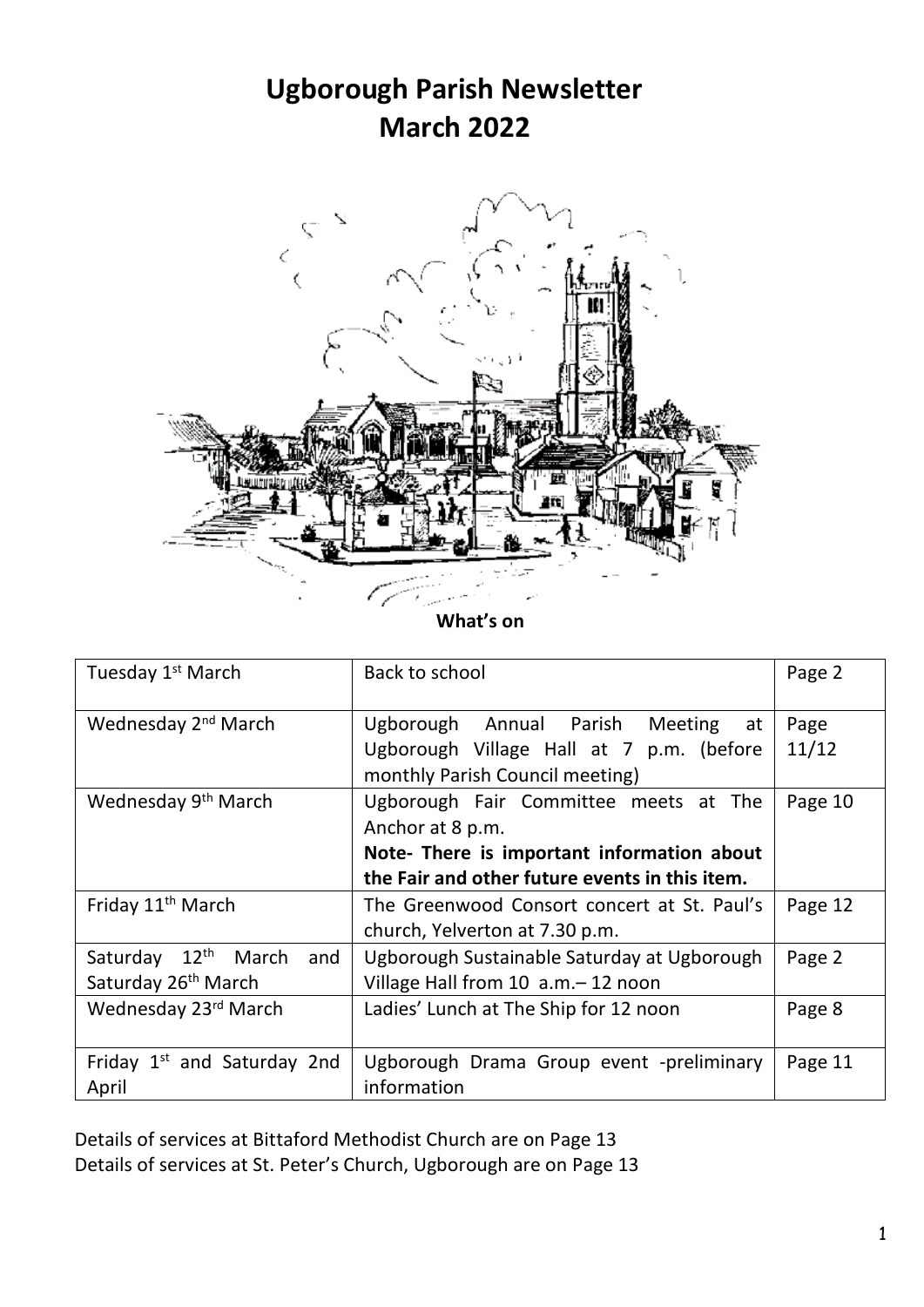## **Ugborough Sustainable Saturdays -** *Val Holman*

The dates for this month are Saturday  $12^{th}$  and Saturday 26<sup>th</sup> March from 10 a.m.-12 noon. We will be there with our usual great array of good things to eat and clever crafts to buy. Lovely to see lots of villagers chatting and enjoying bacon butties, coffee and tea last month. And if anyone has an abundance of their home grown veg to sell, please get in touch! Email [ugboroughss@gmail.com](mailto:ugboroughss@gmail.com)

**Ceremonial Flying of the Flag** *- (subject to the flag pole being made safe)*

| 2 <sup>nd</sup> Monday in March | Commonwealth Day               |
|---------------------------------|--------------------------------|
| March 10 <sup>th</sup>          | Birthday of the Earl of Wessex |



**Ugborough and Bittaford Pre- School** (incorporating breakfast club and after school club) Charity Number 1043499 *- Tessa Watkinson* Opening times: 8am-6pm Monday – Friday during term time in Ugborough Village Hall. Contact: [admin@ugboroughandbittafordpre-school.org.uk](mailto:admin@ugboroughandbittafordpre-school.org.uk) Contact: 07763 215 455

The children have been enjoying the first signs of Spring, although with our fair share of cold and wet weather we have been busy indoors too. In particular, the children loved making paper hearts and Valentine's biscuits this month.

Keyworker/parent meetings were a lovely opportunity to discuss the children's progress and reflect on their individual experiences at preschool. It is always so useful to have that extended contact time which enables home communication.

We are looking forward to our trip to Dartmoor Zoo. On previous years, the children have really been able to get up close with a variety of creatures and have had a fantastic time. We are also planning an entire week of Book-related enjoyment for World Book Day (Thursday 3<sup>rd</sup> March) which helps to promote literacy and a love of reading.

We have loved welcoming several new children recently and it is always gratifying to see the children forming new relationships and developing social skills with one another. We will soon also be doing separated learning sessions for those students who will go up to Primary School in September which will prepare them for the next stage of their education.

Finally, we will have a fundraising Easter Egg Hunt with our little ones on Friday 8<sup>th</sup> April so if any of the local children ask you for sponsorship, please do encourage them and help us with our fundraising efforts.

# **Ugborough Primary School –** *Headteacher- Mrs. Lucy French*

We look forward to welcoming you back on Tuesday 1<sup>st</sup> March.

World Book Day takes place on Thursday  $3<sup>rd</sup>$  March as we come together to encourage every child in school to be a reader and love books. To celebrate World Book Day, we will have plenty of fun activities taking place throughout the day.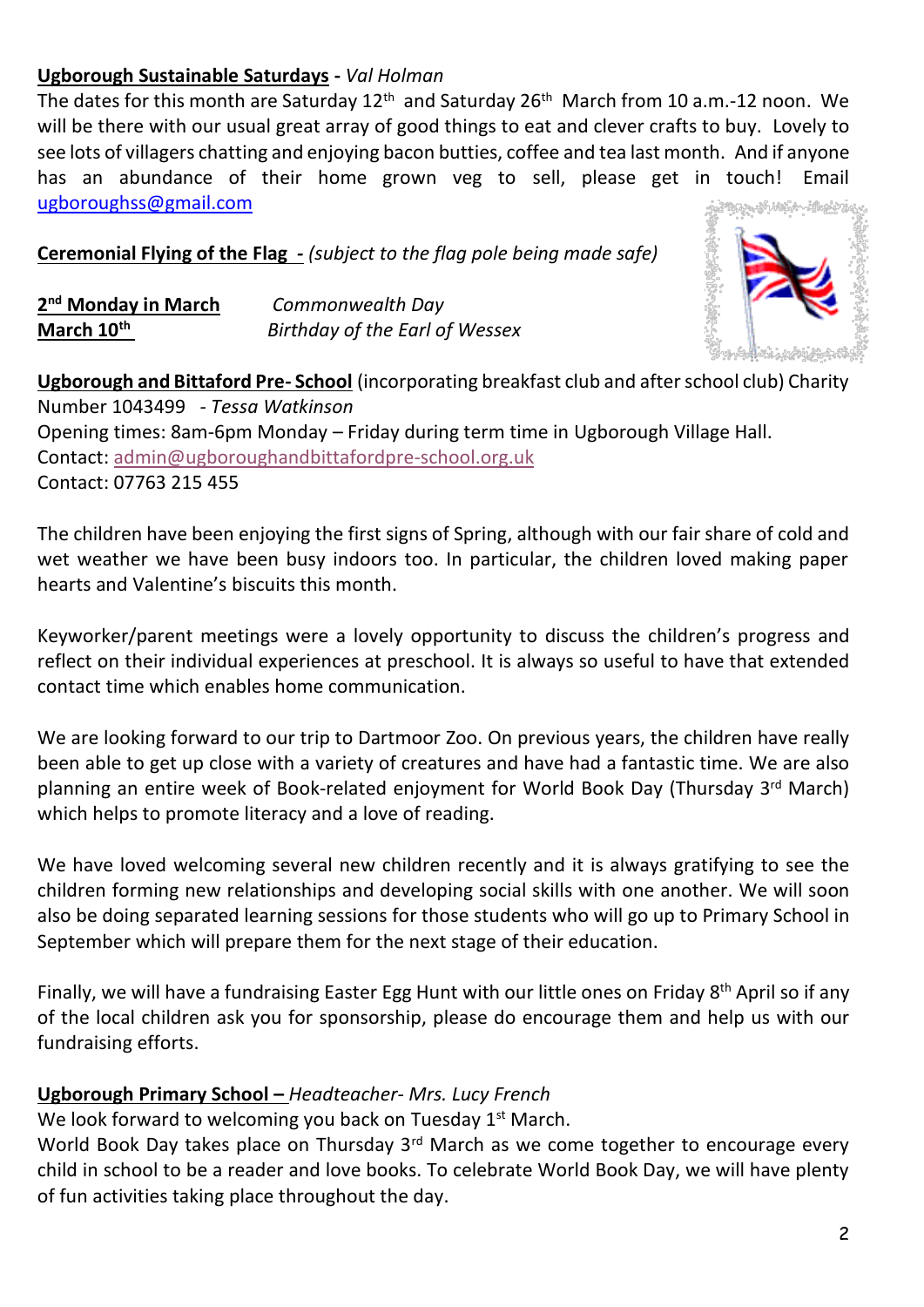## **The Ugborough Village Hall** - *Stafford Williams*

Advance notice- The Village Hall hosts the Annual General Meeting on Tuesday 10th May at 8 p.m. in the main hall. The committee welcomes everyone from the community to review the year's activities and finances, This is the opportunity for you to have your say on the Hall and to help establish the committee for the coming year.

## **Ugborough Steepers**- *Jackie Andrade and Finlay Forsyth*

On Saturday 12th February, we attended a hedge steeping (laying) course run by the Devon Rural Skills Trust, thanks to community funding from SHDC to Ugborough Steepers via Councillor Tom Holway. Devon Rural Skills Trust was set up to ensure traditional craft skills are passed onto new generations through learning first hand from those who have spent their lives practising them. This was very much the ethos of our course. Pairs of students worked on a hedge alongside an expert, watching, trying, and learning and having a chat about trees and tools along the way.

Although we have been working on the Northways Lane hedge this winter, it was instructive to work on a different hedge that presented a different set of problems. Northways hedge contains hazel, blackthorn, hawthorn and oak whereas Saturday's hedge also had elms that had not yet succumbed to Dutch elm disease, and elder and holly. Each of the woods responds a bit differently to billhook and axe. We learned how to use ropes to bring down taller trees, and how to make crooks and Dorset bonds to keep the newly steeped hedge neat and animal-proof. Perhaps the thing that will speed up our Northways steeping most is the practice of 'laying off'. Preparing steepers for laying on the hedge but then twisting them out into the field means that that teams can work on adjacent sections of a hedge simultaneously, without needing to watch out for their neighbours' steepers being lowered.

When one of us (Jackie) was a teenager, steeping was how young people earned money in the winter months. Now they have been replaced by flails, skills and habitats have been lost. Ecologically as well as culturally, that's a huge change in a short space of time. Many species need bushy, varied hedges interspersed with taller trees or 'standards', including the rare brown hairstreak butterfly that is just holding on in Devon, and the glow-worms that seem to be thriving in un-flailed hedges around the parish. Blackthorn provides an important early source of nectar for pollinators, but its flowers grow on 1-2 year old wood so they never get a chance to bloom in a hedge that is flailed every year. And of course birds need nesting places early in the spring before flailed hedges have begun their slow regrowth. Although flailing is cheap and convenient when landowners are stretched more than ever, it is a short-term solution. An annually flailed hedge becomes gappy as trunks grow and flails remove increasingly thick branches, allowing rot to set in, so alternative measures must then be put in place to keep it stock-proof. A hedge that is steeped every ten years or so does its job of keeping stock in place effectively and provides an excellent habitat and wildlife corridor, which is why hedge laying is being encouraged under the countryside stewardship scheme. Changing practice requires a supply of people with the right skills.

We hope that Ugborough Steepers can make a contribution here, however small. We would love to pass on what we have learned before we forget it so if you would like to try your hand at steeping, please come to Northways Lane on a Sunday morning with a flask of tea, some lunch, and some sturdy gardening gloves. It's not hard, and it's a cheaper workout than the gym! Contact Graham Gilbert for details[:graham@artgilbert.co.uk.](mailto:graham@artgilbert.co.uk)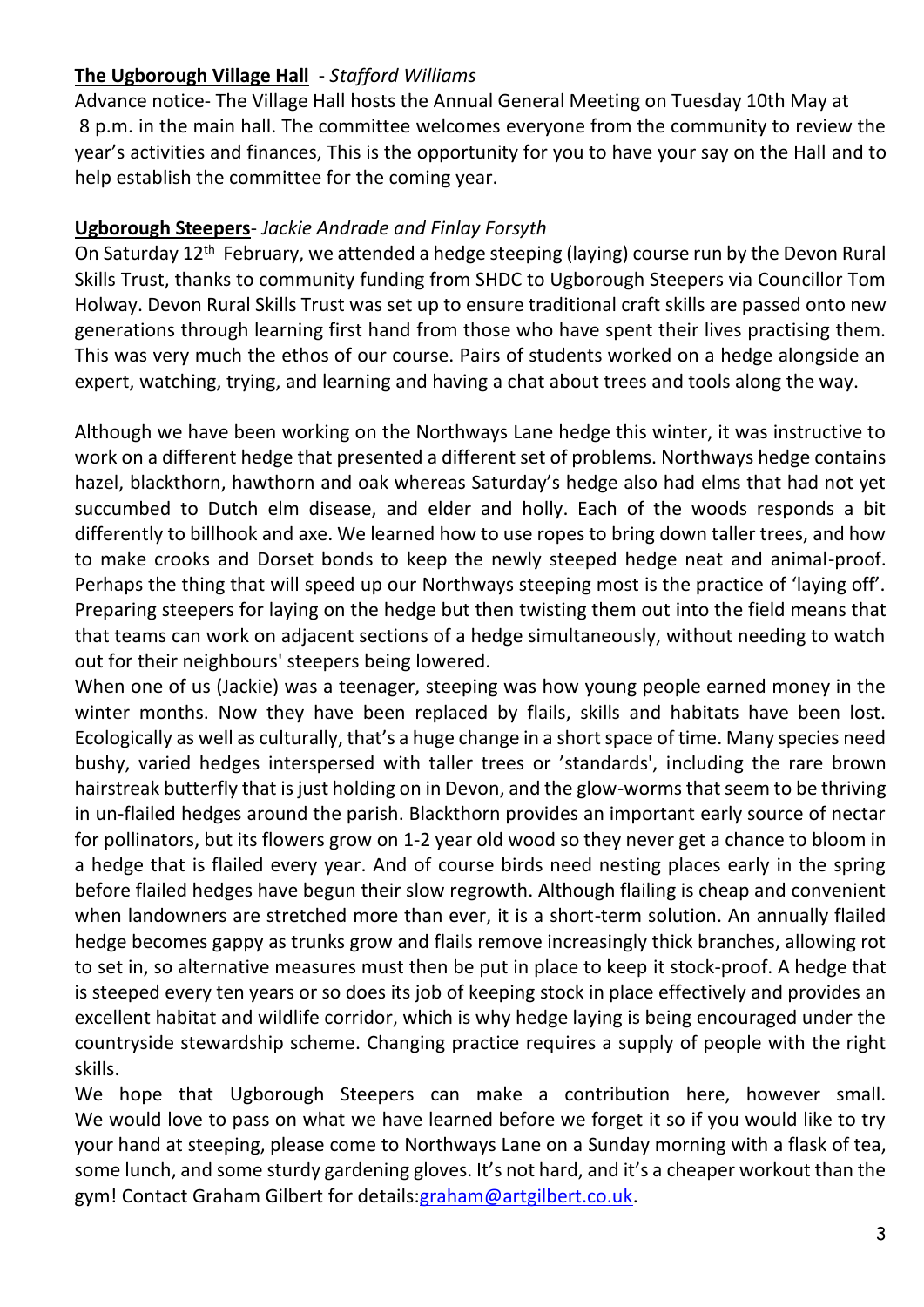

#### **G-UP Creating a community where it's easy to live sustainably**

# *Faith Matthews and Susan Williams*

Greener Ugborough Parish is grateful for the Ugborough.com website, where all info about what G-UP are currently up to can be found[: https://www.ugborough.com/g-up](https://www.ugborough.com/g-up) This includes info about our collections for hard-to-recycle-waste streams (NB the collection box for old pens/writing instrument is currently in the Ugborough Square bus shelter) as well as info about our various working groups… If you are interested in seeing a reduced speed limit through Ugborough Village or in undertaking some adult cycling confidence courses, you may like to get in touch with like-minded residents via our Mobility and Transport group!



# **Link Your Garden To The Wild**

# **Link Your Garden To The Wild And Create A Community Nature Reserve**

| We are asking everyone in Ugborough Parish to:     | WildLink<br><b>Link Your Garden To The Wild</b>          | project.<br>433,000 hectares, which is bigger than all our nature reserves put together.<br>Link Your Garden To The Wild And Create A Community Nature Reserve | This month the Wildlife and Biodiversity<br>Group is excited to launch the WildLink<br>Supporting wildlife and biodiversity not<br>only means providing suitable habitats<br>but also making sure those habitats are<br>joined together. That is where gardens come in. There are 23 million gardens in the UK with |
|----------------------------------------------------|----------------------------------------------------------|----------------------------------------------------------------------------------------------------------------------------------------------------------------|---------------------------------------------------------------------------------------------------------------------------------------------------------------------------------------------------------------------------------------------------------------------------------------------------------------------|
|                                                    |                                                          |                                                                                                                                                                | Can you do something simple for wildlife in your garden, yard, or window box? Here are some                                                                                                                                                                                                                         |
| suggestions - Can you do one thing in each column? |                                                          |                                                                                                                                                                |                                                                                                                                                                                                                                                                                                                     |
| Food                                               | Water                                                    | <b>Shelter</b>                                                                                                                                                 | Management                                                                                                                                                                                                                                                                                                          |
| Bird feeders or food                               | Wildlife pond                                            | Climbing plants for                                                                                                                                            | Leave perennials in                                                                                                                                                                                                                                                                                                 |
| for hedgehogs                                      | (without fish)                                           | nesting and feeding                                                                                                                                            | until spring                                                                                                                                                                                                                                                                                                        |
| Insect friendly                                    | Bog garden or                                            | Mature trees                                                                                                                                                   | Compost garden and                                                                                                                                                                                                                                                                                                  |
| nectar-rich flowers                                | permanent wet area                                       |                                                                                                                                                                | kitchen waste                                                                                                                                                                                                                                                                                                       |
| Flowers, fruits, and                               | Bird bath                                                | Native shrubs or                                                                                                                                               | No pesticides                                                                                                                                                                                                                                                                                                       |
| seeds all year                                     |                                                          | hedge                                                                                                                                                          | including slug pellets                                                                                                                                                                                                                                                                                              |
| Shrubs and trees                                   | Water left out for                                       | Log piles or                                                                                                                                                   | Long grass area or                                                                                                                                                                                                                                                                                                  |
| with nuts and                                      | hedgehogs and                                            | hibernaculum                                                                                                                                                   | mow and weed less                                                                                                                                                                                                                                                                                                   |
| berries                                            | insects                                                  |                                                                                                                                                                |                                                                                                                                                                                                                                                                                                                     |
| Wildflower meadow                                  | Save water and use                                       | Bird, bat, hedgehog,                                                                                                                                           | Hedgehog access                                                                                                                                                                                                                                                                                                     |
| or nectar-rich lawn                                | rain butt                                                | or bee/insect box                                                                                                                                              | into your garden                                                                                                                                                                                                                                                                                                    |
|                                                    |                                                          |                                                                                                                                                                | We will be organising events throughout the year to support <b>WildLink</b> , including plant give-                                                                                                                                                                                                                 |
|                                                    |                                                          |                                                                                                                                                                | aways, insect/bee nest making, wildlife walks, garden visits, and providing lots of information                                                                                                                                                                                                                     |
|                                                    |                                                          |                                                                                                                                                                | about how simple changes in food, water, shelter, and management can have a huge positive                                                                                                                                                                                                                           |
| impact on biodiversity in our community.           |                                                          |                                                                                                                                                                |                                                                                                                                                                                                                                                                                                                     |
|                                                    | Wanted – recycled plastic plant pots for seedlings.      |                                                                                                                                                                |                                                                                                                                                                                                                                                                                                                     |
|                                                    | Wanted - people to grow plants from seed for give-aways. |                                                                                                                                                                |                                                                                                                                                                                                                                                                                                                     |

- Wanted recycled plastic plant pots for seedlings.
-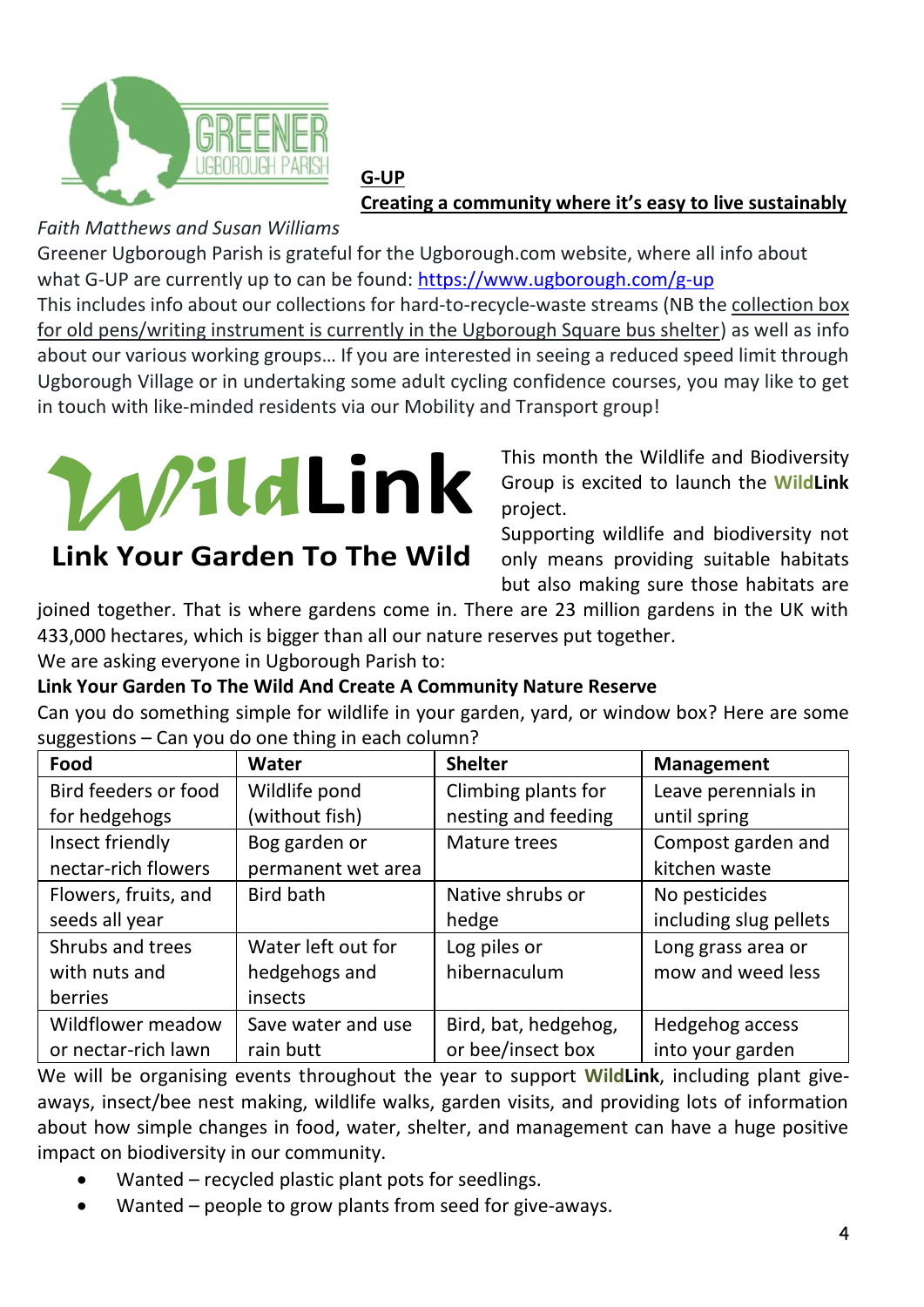- Wanted Offers of pollinator-friendly plants from seeds or cuttings.
- Can you share your knowledge of wildlife gardening?
- Can we feature your wildlife-friendly garden or garden feature?

Let us know how you are getting on, if you need any help with making your garden more wildlife friendly and for offers of help with **WildLink**, however small - please email -

# Bittaford and Moorhaven - Jacki[e j.andrade@me.com](mailto:j.andrade@me.com)

Ugborough and the rest of the Parish - Susan [susan@inxite.co.uk](mailto:susan@inxite.co.uk)

# **My Wildlife Garden** - *Graham and Sylvia Wilson*

When we first moved to our house in 1990, we seeded the garden with meadow grass and since then we have always given it a light touch. All the wildflowers have appeared naturally, and we do not use fertilisers or moss killer. Our current mowing regime is once a month with pathways cut more frequently. Simply by reducing mowing frequency and letting our garden grow a little bit wilder has made a huge difference to the wildlife.

Primroses abound in in spring, they are entirely self-seeded, and nature has only needed a light touch to enable them to thrive. We have many clumps throughout the garden, and it is a joy to see them. They start to appear in January and are at their best in March. Bluebell shoots start to appear in February beside our house, and flower nicely in April. They always look particularly healthy and are self-sufficient. We planted a copse about 20 years ago with native species trees. Snowdrops, daffodils, bluebells and wild garlic now form much of the ground cover. These too are self-seeded. Later in the year, early purple orchids gently appear in small numbers, and we have a clump of cowslips beside our patio. Bird's foot trefoil has made a recent appearance and inhabits the outer reaches of the garden.

I would encourage everyone to become involved with Wild**Link** as we have discovered that nature rebounds with energy if it is given space to do so.

# **Pollinator Focus**

Pollination (sexual reproduction in flowering plants) is one of the most important ecological processes on the planet, which supports both natural and agricultural ecosystems.

- Lots of insects pollinate flowers as well as bees including flies, butterflies, moths, wasps, beetles, and midges.
- There are over 270 species of bee in the UK it's not all about the domestic honeybee *Apis mellifera.*
- There are 25 species of bumblebee in the UK. These large furry bees are the easiest group to recognise. They are a social bee living in colonies with a queen and 'worker' females. 6 species are 'cuckoo bumblebees' that invade the nest of others and use the workers to raise their young.
- There are over 250 species of solitary bees in the UK. They do not produce large colonies or hives and instead seek out aerial cavities or holes in the ground to create a nest.
- Solitary bees are excellent pollinators because they are 'messy'. Instead of having pollen baskets like bumblebees and honeybees they collect pollen all over their bodies.
- Bumblebees spend the winter as hibernating queens (a few bumblebees can continue to be active during the winter). Solitary bees however spend the winter as larvae in holes eating stored pollen.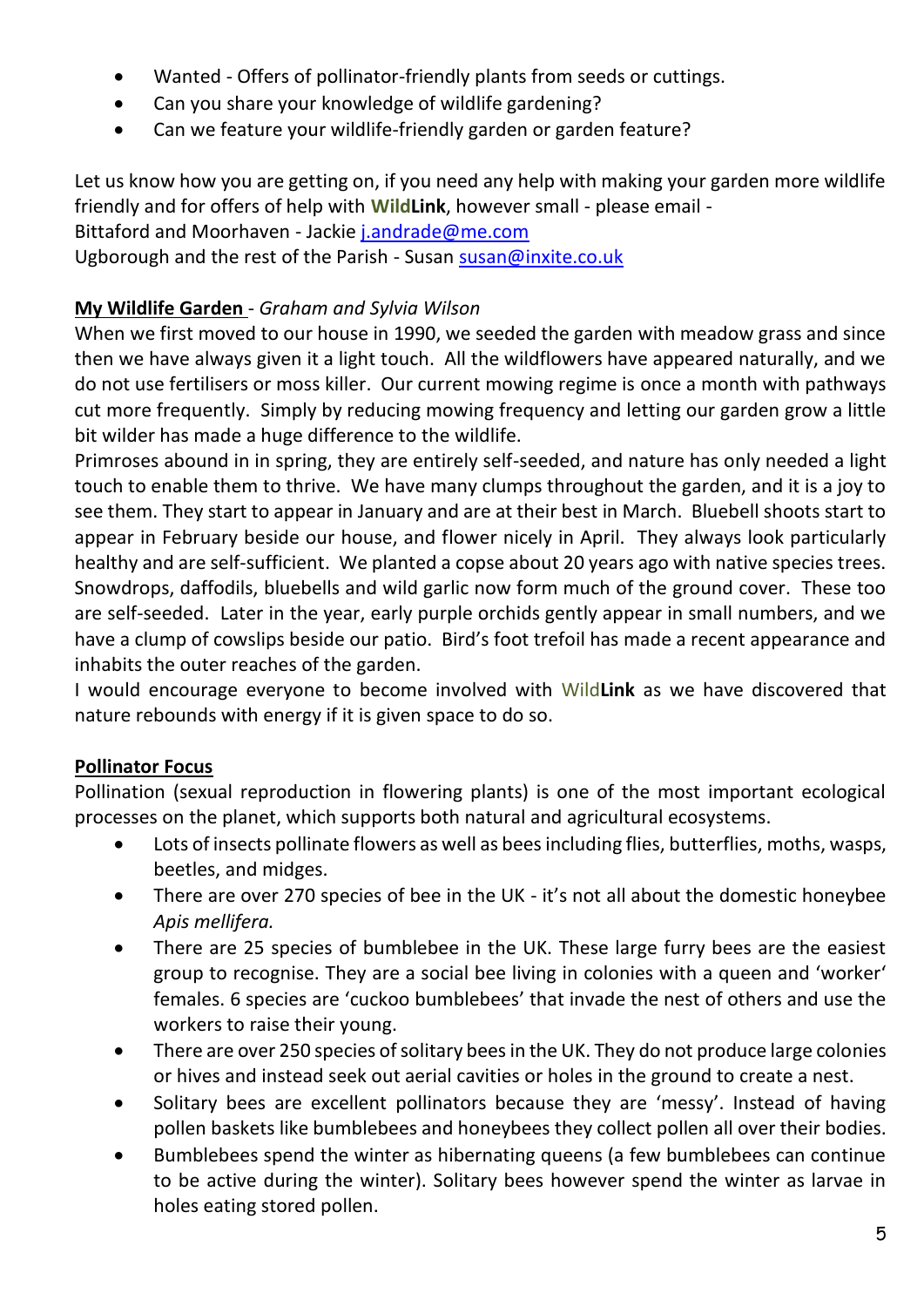What to look out for now:

Big queen bumblebees coming out of hibernation, they will visit flowers to replenish their reserves before searching for a nest site such as an old mouse hole.

The Hairy-footed flower bee (Anthophora plumipes) is one of our largest solitary bees and one of the commonest bees of flowery gardens in spring. They are named after the hairs on the male's legs that it uses to stroke the female. They are known to nest in cob walls and if you would like a free cob bee brick to try and get this bee nesting in your garden, please emai[l susan@inxite.co.uk](mailto:susan@inxite.co.uk)

#### **The Ludbrook: A Hidden Treasure?** *Graham Wilson, Member of Greener Ugborough Parish and Chair of PL:21 Transition Town Initiative*

The Ludbrook is a spate river and is a tributary of the River Erme. Much of it flows through the parish of Ugborough. A spate river is one that rises and falls very quickly reacting to rainfall and comes off open moorland where the rock sub-strata is near the surface.

The Ludbrook should be species rich and much valued for wildlife. In Ugborough parish, it is hidden away passing along its own valley with pasture fields and woodland for its short length. At Bittaford it finishes the first part of its journey tumbling off the moor but can hardly be seen under two road and one railway bridge.

There used to be three mills with one at Peek Mill, another at Earlscombe and the third at Ludbrook. The head of the leat that used to serve Earlscombe can still be seen at Peek Mill bridge. It seems that this bridge was built after the leat was formed as it passes under the road at a higher level than the river.

Aquatic species that used to be seen were salmon and sea trout in the autumn. There used to be small brown trout, eels and brook lamprey. It used to hold otters and there were mink about 20 years ago. It is thought that the mink are now extinct but otters are returning. Following agricultural practice at the time, some of the river was straightened and land drains dug into the adjoining fields in the 1960's.

I am interested to know more about this quiet and beautiful river. Is it still species rich or does it need a helping hand to improve it?

# **Organic Compost or Fertilizer? A new understanding of Soil. -***Paul Whitely, Member of Greener Ugborough Parish*

Anyone walking across a field that is used for highly intensive agriculture might well have noticed that the quality of the soil is not the same as can be found on an organic farm or garden. Well Scientists at the Soil Research station at Rothampstead Research in Hertfordshire, England have been able to unpick the complex interactions that exist in soil and have made some amazing discoveries. Including why and how fertilizers degrade the soil long term. There's a detailed article in G-UP's current electronic newsletter.

**If you would like to join our email list to hear about local sustainability-related events and receive 'green' articles relevant to our wonderful Parish, please drop us a line:**  *[greenerugp@gmail.com](mailto:greenerugp@gmail.com)*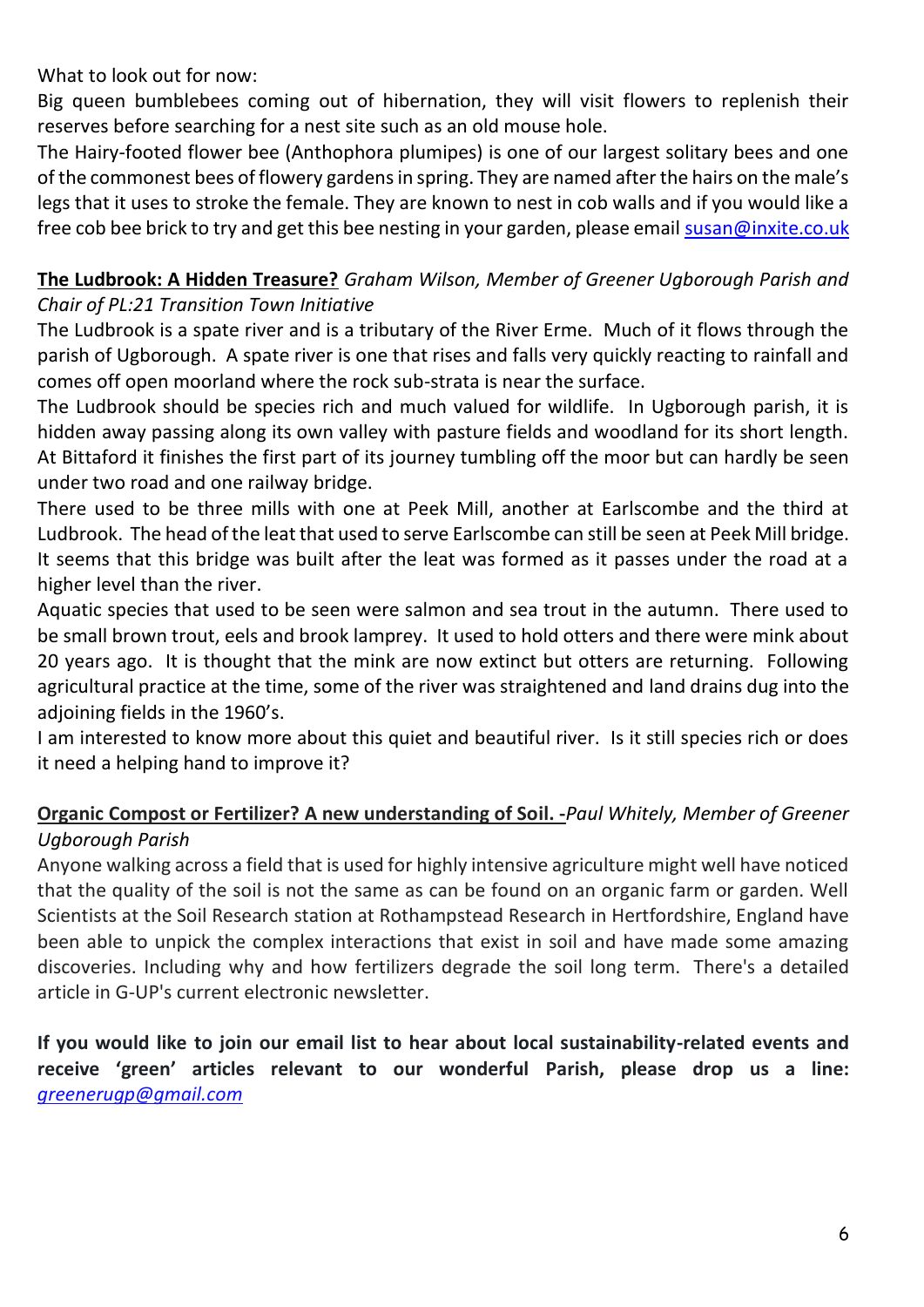

Our Common Cause – Our Upland Commons Project is a three-year, £3m, 25-partner project helping to secure the future of upland commons in Dartmoor, the Lake District, Yorkshire Dales and Shropshire Hills. It's led by the Foundation for Common Land.

Centuries old farming practices on commons are unexpectedly relevant to many 21st century challenges, they can deliver nature recovery, flood management, carbon sequestration and wellbeing. But this land management system is under threat. Our three-year, £3m project is taking action now, seizing the moment for our commons and turning challenges into opportunities.

Commoners collectively graze their livestock (sheep, cows, ponies) on commons. Each flock has a 'lear' (area of land) where they stay without fencing. This way of shared land management is called commoning and has protected landscapes for a thousand years.

Commoning, when at sustainable levels, has ensured the survival of ancient monuments and rare wildlife, plants, birds and butterflies. Careful grazing can maintain the balance of delicate upland ecosystems on huge stretches of open landscape.

Commoners and Landowners from Harford and Ugborough Commons Association are designing and implementing trial projects to enhance and protect the environment and cultural heritage on the common. Work to protect and restore a spring mire below Hangershell is beginning in March and 5 ha of Molinia, north-west of Left Lake, was flattened with the low-pressure diggers in January, to see if it will improve the grazing and provide a chance for other species such as heather, whortleberry and sphagnum moss to grow.

Swaling (annual burning of the gorse and scrub in order to thin out the old vegetation) carried out by commoners a few years ago exposed previously hidden stones of the banana shaped Piles Hill Double Stone Row that crosses the boundary of Harford and Ugborough Moors. In March 2022, a geophysical survey should reveal the original stone sockets and may well clarify how many large granites were placed to form this impressive archaeological feature.

If you wish to find out more about the project and / or take part in helping to protect your local common please sign up to our newsletter by contacting Tamsin Thomas, Project Officer [tamsin@foundationforcommonland.org.uk](mailto:tamsin@foundationforcommonland.org.uk) / 07968 223790.

[https://foundationforcommonland.org.uk/our-upland-commons](https://eur03.safelinks.protection.outlook.com/?url=https%3A%2F%2Ffoundationforcommonland.org.uk%2Four-upland-commons&data=04%7C01%7Crobert.hurrell%40environment-agency.gov.uk%7C9bc8752b954e451c176108d9f2198f2d%7C770a245002274c6290c74e38537f1102%7C0%7C0%7C637807013862092843%7CUnknown%7CTWFpbGZsb3d8eyJWIjoiMC4wLjAwMDAiLCJQIjoiV2luMzIiLCJBTiI6Ik1haWwiLCJXVCI6Mn0%3D%7C3000&sdata=lkVAqqDw1l1jfIBB1iVG%2FbS7kBcweEictnAWFnQZ0ec%3D&reserved=0)

The project has been made possible by funding from National Lottery players, grants from Esmée Fairbairn and Garfield Weston Foundations, South West Water, the Duchy of Cornwall, the Dartmoor Preservation Association and Devon Wildlife Trust, amongst others.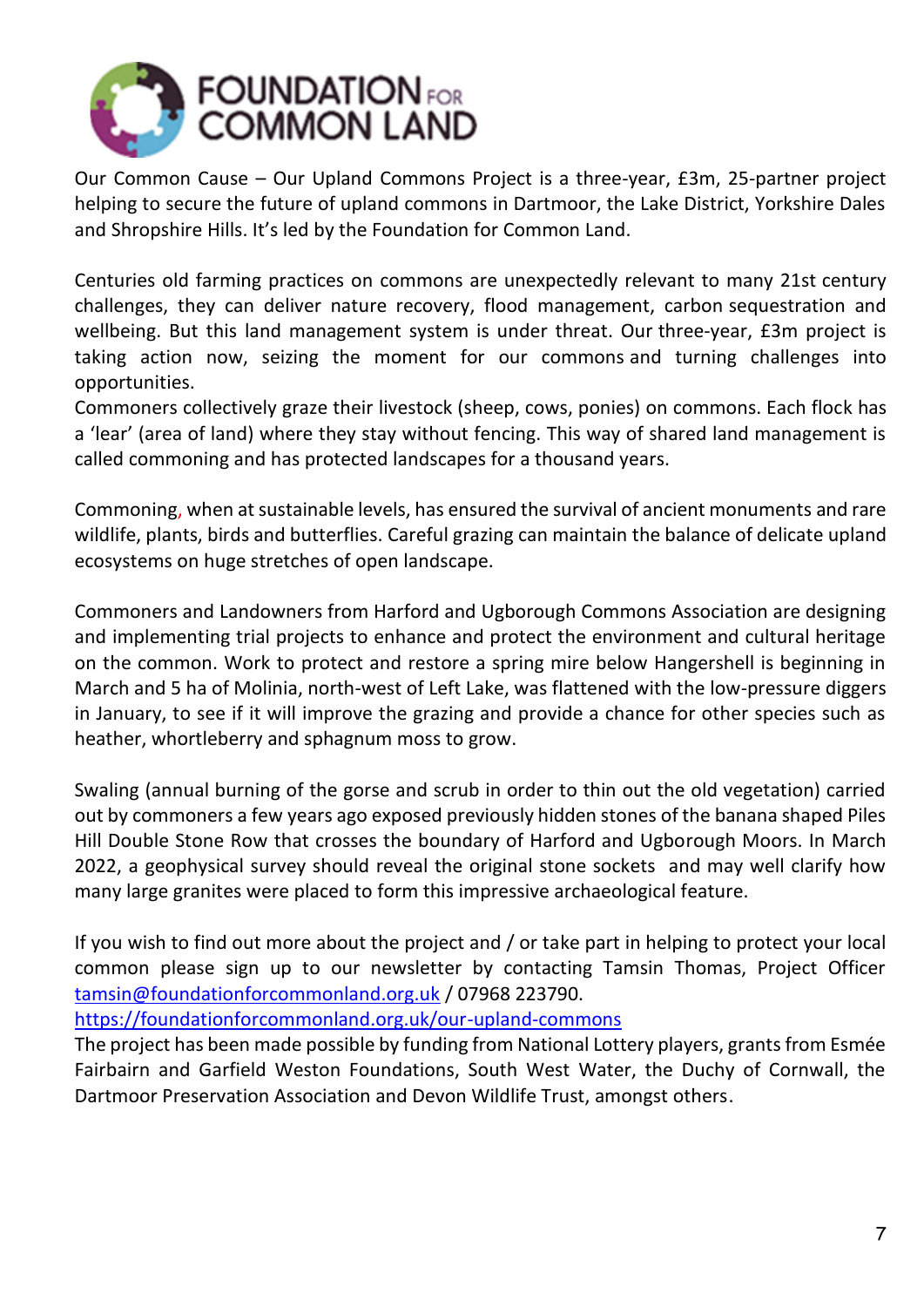# **Beryl's Bookworms** – *Joan Fletcher*

Our book this month was Tidelands by Phillipa Gregory.

The author is a historical novelist who is best known for her novels about noblewomen set in the Plantagenet, Wars of the Roses and Tudor eras. Tidelands is a departure as the heroine is a fictional character.



The book is set in 1648 in the marshlands of Selsey Island on the Sussex coast during the final days of the English Civil War. The heroine, Alinor, is a woman without a husband who scrapes a living as a midwife and herbalist. This is a dangerous combination in the deeply superstitious England of 1648.

Most of us thought the book was quite readable although some of us found the characters unengaging, the dialogue unconvincing and the story rather slow and predictable. The ending, however, felt rushed possibly because the author already had the follow up in mind? We did feel the book, as with much historical fiction, helped make history accessible and encouraged people to read more about the history of the time and place.

The author's claim to "a commitment to historical accuracy" has been disputed by some historians. One of us did query how the characters were able to wander around the marshlands with such abandon in the summer of 1648 considering it was one of the wettest summers in history!

Scores ranged between 1.5 and 4 with an average of exactly 3. Next month's book is The Midnight Library by Matt Haig.

#### **The Thursday Coffee Morning**

in St Peter's Church is BACK, alongside our continuing weekly Post Office. Pop along for a beverage and cake between 10 and 11.45 a.m. Please make use of the hand gel and wear masks until seated. All are welcome!

#### **Samaritan's Purse Operation Christmas Child 2021 Shoebox Appeal Destination Update** –

*Kate Brampton*

Thank you to everyone who supported the Appeal last year by providing filled Gift Shoeboxes and/or monetary donations – it has all helped.

We understand the 28 Gift Shoeboxes went to children & young people in Central Asia**.** Thank you for your generous support.

#### **Ladies' Lunch***- Pat Stephens*

The date for the next lunch is March  $23<sup>rd</sup>$  at The Ship for 12 noon. Contact Pat Stephens 07704 113837 to book.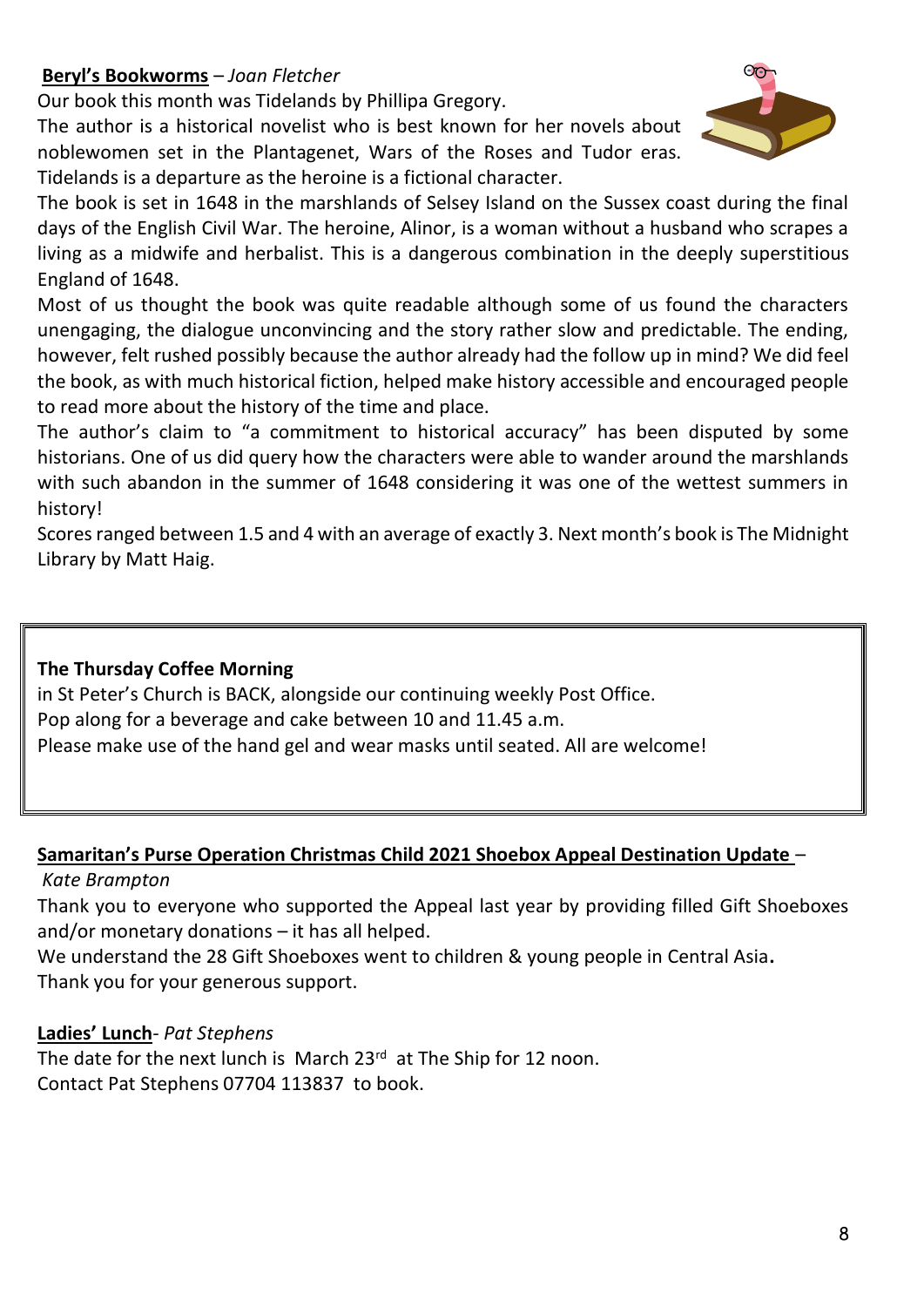# **Rainfall at Shellwood Hill** *George Arnison*

During January I recorded just 70.5mm (a bit less than 3") of rain at Shellwood Hill, which was less than half of the average for January's of 168mm. This was the driest January locally of the last 13 years by some distance, and nationally was apparently the sunniest January in England on record.



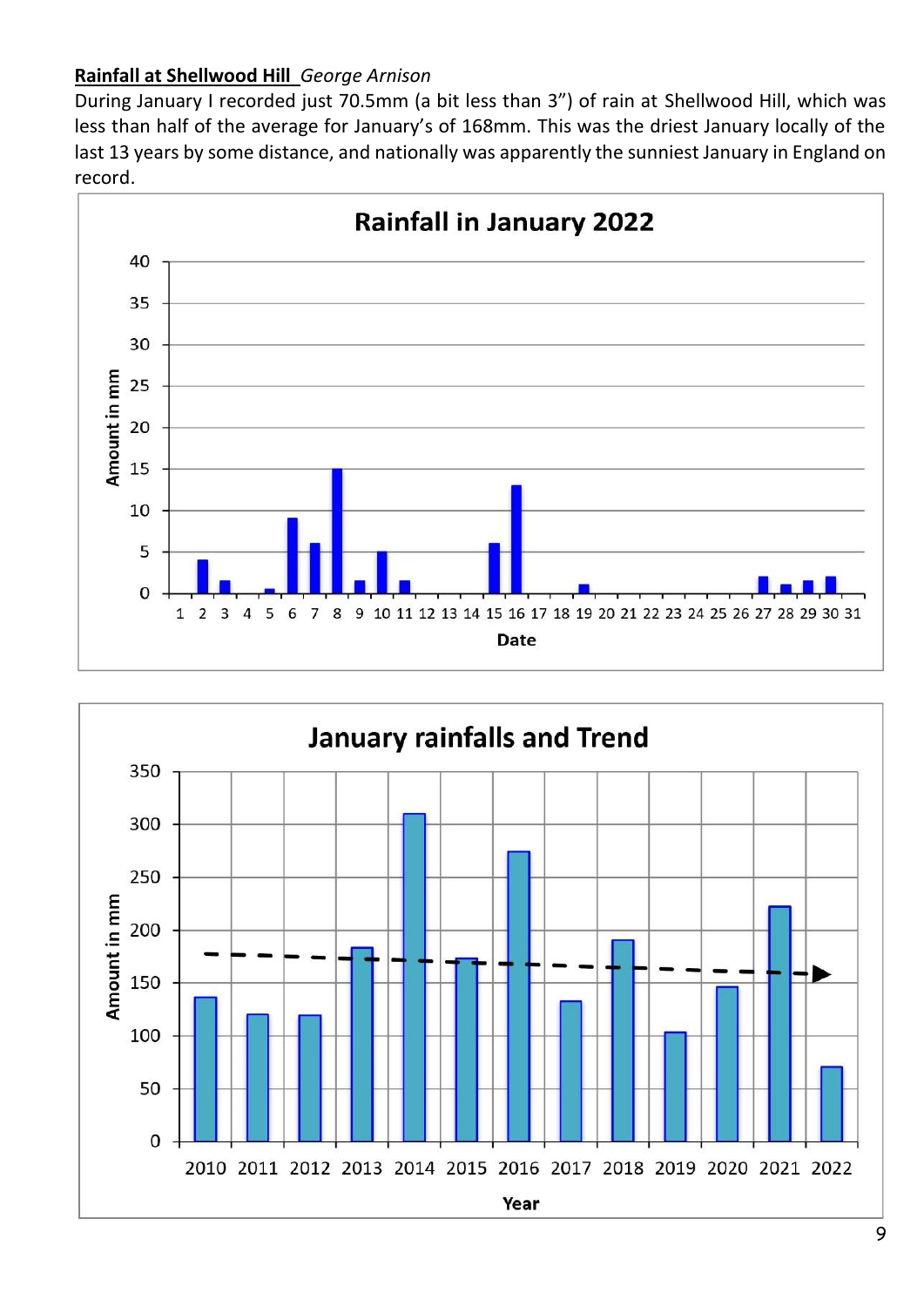#### **Important Ugborough News- future events** *Shelley Hutcheon* 07720 765014

#### **Ugborough Village Fair**

Our next meeting is  $9<sup>th</sup>$  March at 8 p.m. in The Anchor - new members of the committee are VERY welcome.

Fair Week starts on 3<sup>rd</sup> July with Football - always hotly contested, and usually controversial. The best start to a brilliant week! Other events are being put together for the rest of the week with Bingo as a definite and possibly a fun run, something to do with Land Rovers and maybe some food……..

Fair Day on 9<sup>th</sup> July will hopefully be back to normal with stalls and entertainment, cream teas and a BBQ and Bar. **Does anyone know of a band who would like to play on Fair Day?** Get in touch with any of the Fair Committee. We will keep you all updated.

#### **2nd June Queens Jubilee Bonfire**

At Hillhead Cross - official bonfire to be lit at 9.45 p.m.

BBQ and bar. This is a nationwide, fully co-ordinated event. More details can be found on the website [https://www.queensjubileebeacons.com](https://www.queensjubileebeacons.com/)

If there are any buglers or potential town criers out there, please let me know! All proceeds from this event will go to the church.

#### **4th June Queens Jubilee Afternoon Tea**

Meet in the square at 3 p.m. with your own picnic and drinks for a completely unofficial street party! Please feel free to decorate the square with homemade bunting and bring some tables and chairs, packs of cards and board games. The road will not be closed as insurance is needed to do this, so please take care and keep an eye on your own children.

#### **3rd September Produce & Flower Show**

Get sowing those seeds and perfecting those recipes. More details in the summer.

#### **Bric a brac stall**

After 25 years Norma and David Roe are wanting to retire gracefully from the annual cut and thrust of running their Ugborough Fair bric a brac stall. Over the years they have raised over £3600 for the Ugborough Fair charities and at the 2019 fair they made nearly £300. The additional upside is that it is enormous fun running the stall on the day/ The downside is a having a substantial area of the loft filled with stock for next year and the physical effort of getting it down every year and then putting unsold but good quality items back again after Fair Day.

Is there anyone who would like to take over so as to continue the tradition? Norma and David would be happy to store the material until Fair day this year (hopefully  $9<sup>th</sup>$  July) and would be happy to provide assistance and mentoring on the day (the latter may be charged per hour in units of alcohol). Contact Norma and David o[n norma-davidroe@tiscali.co.uk](mailto:norma-davidroe@tiscali.co.uk)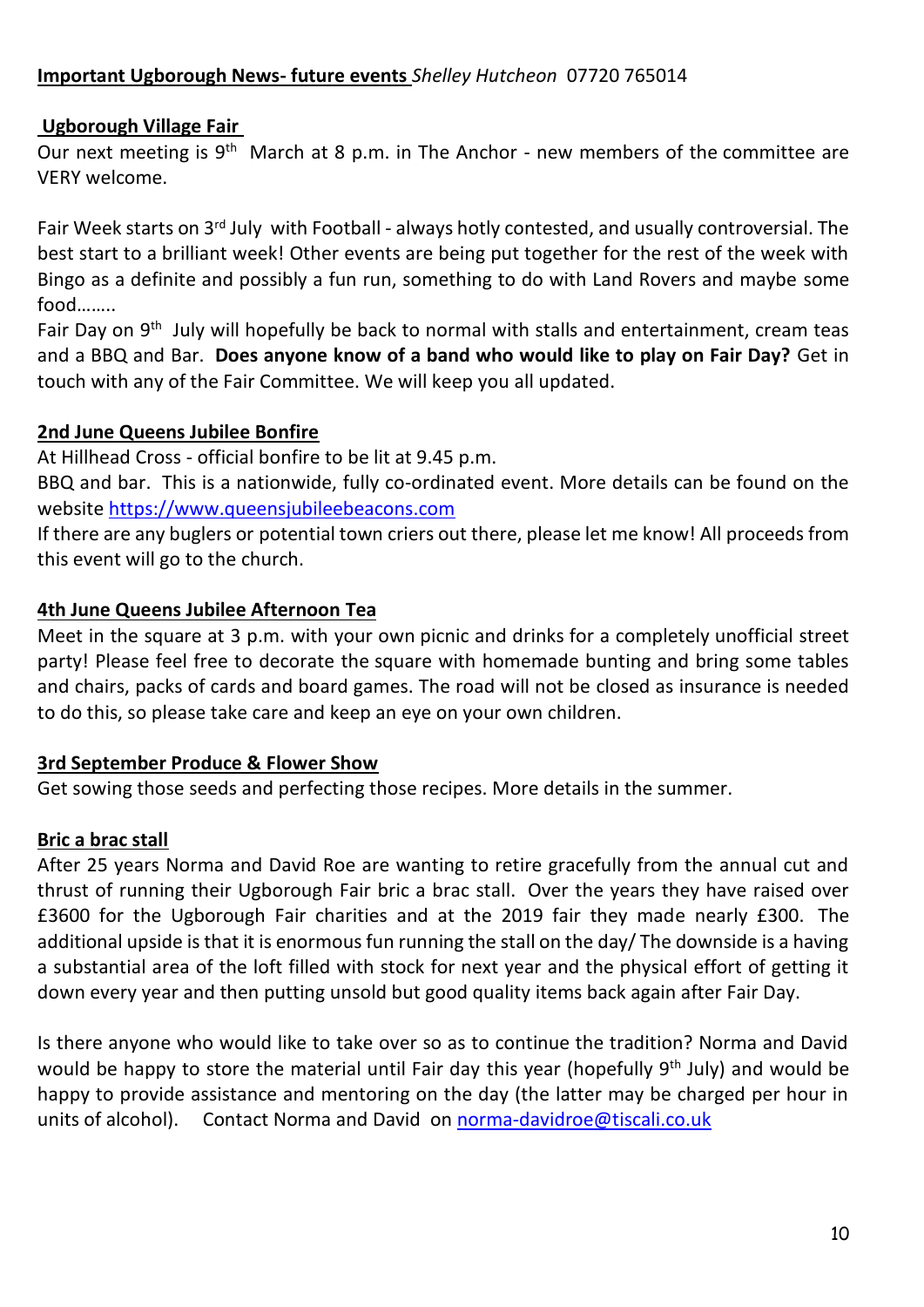# **Ugborough Drama Group**

We are planning an Event involving food and some entertainment on Friday  $1<sup>st</sup>$  and Saturday 2<sup>nd</sup> April. Watch out for details in the Bugle!

#### **Ugborough Parish Councillor Vacancy**

One Councillor vacancy has arisen on Ugborough Parish Council. Get involved in issues which affect you and your Parish Planning – Highways – Footpaths Environment – Recreation - Police Parish Council Meetings are held once a month and training is available

For more information, call Chair Joan Fletcher 01752 892939 Clerk Sarah Woodman 01364 642145 or emai[l ugboroughpc@yahoo.co.uk](mailto:ugboroughpc@yahoo.co.uk)

#### **Ugborough Parish Council**

Clerk: Sarah Woodman Tel: 01364 661127 Email: [ugboroughpc@yahoo.co.uk](file:///C:/Users/User/Documents/newsletter/ugboroughpc@yahoo.co.uk) Website[: https://ugboroughparishcouncil.org](https://ugboroughparishcouncil.org/)

**Ugborough Preschool proposals** were presented by Charlotte Walliker at the start of the February Parish Council Meeting. With an enthusiastic and skilled committee and (some) money in the bank, a new premises seems more likely than ever. The Parish Council supported their plans as it would benefit not only the preschool, but the whole village. The Preschool would be able to provide more services and the village hall would be freed up for use by voluntary groups and the school.

**A 20mph Zone** for Ugborough came one step closer, as it is officially on the list for consideration. However, funding is tight, and to move the project forward, DCC has suggested that the Parish Council pay £5-10k towards the project.

**Covid boosters** are now available for anyone who had covid in December – Home Park Stadium is offering drop-in sessions.

**Questions from the public** focussed on Wrangaton. The new pedestrian island on the B3213 has no visible warning signage, and already one car has come a cropper. And parked cars outside Station Cottages and the new Sidings Cross development have made the road a single carriageway over a considerable distance – hopefully, that may be less of a problem when the development is completed.

**Funding is available from SHDC** to help residents and community groups. SHDC Cllr Tom Holway has £1300 Locality Funding plus Climate Change & Diversity funding for local groups. The Greener Homes grant for owner occupiers runs until April, and financial incentives are available to social tenants to move into buy/rent homes.

**Planning applications** considered at the Meeting (with the Parish Council recommendation in **bold**):

1. [4753/21/FUL](http://apps.southhams.gov.uk/PlanningSearchMVC/Home/Details/214753) Change of use of farm house and converted barns to holiday accommodation. Conversion of redundant barns and construction of accommodation and events buildings at Fowlescombe Farm Ugborough **Support. The hedgerows along the North & South side of the**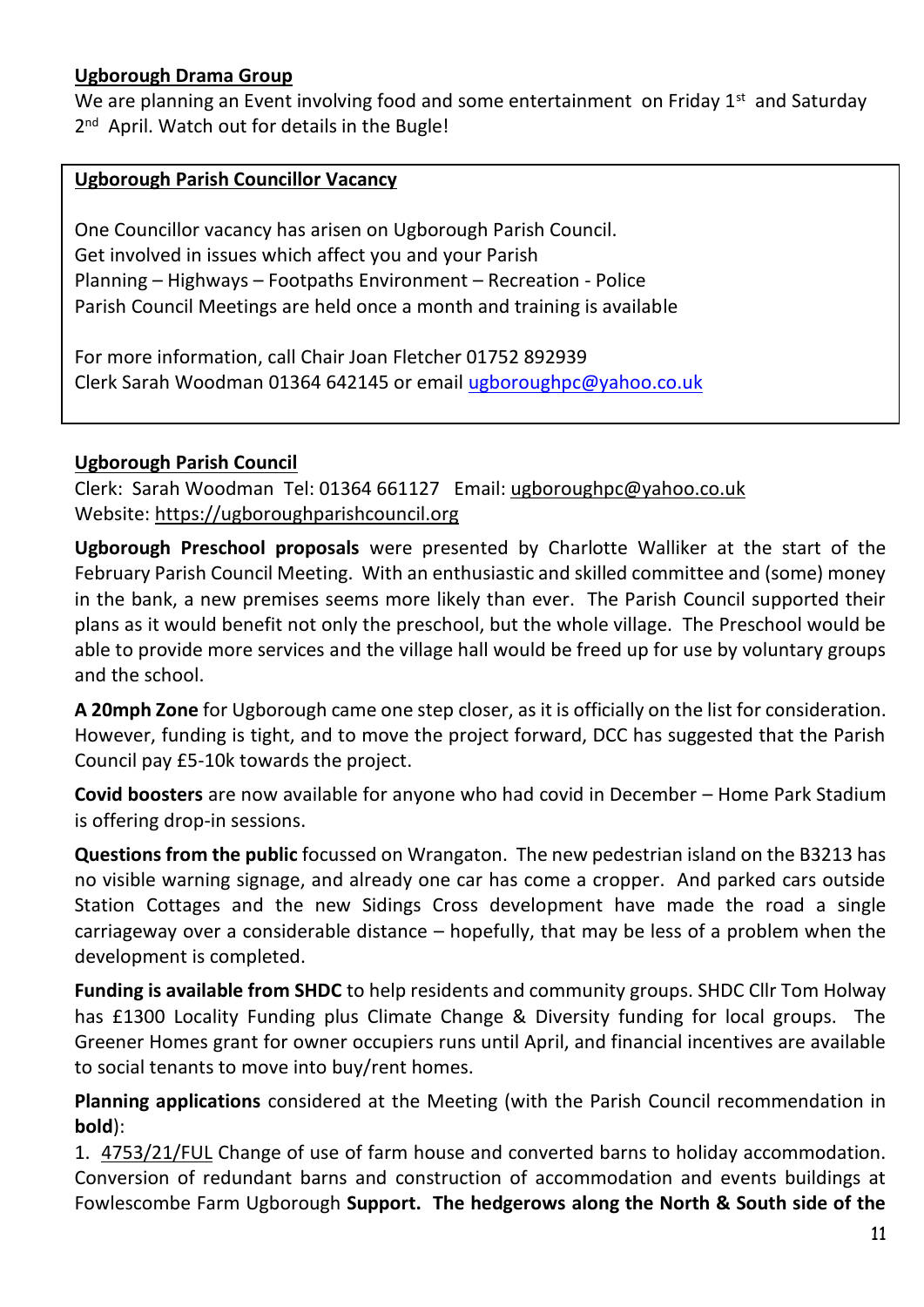**entrance should be moved back to enlarge the B3196. Prefer to maintain a resident on the site.**

2. [0130/22/VAR](http://apps.southhams.gov.uk/PlanningSearchMVC/Home/Details/220130) Application for variation of condition 2 (approved plans) of planning consent [1650/21/VAR](http://apps.southhams.gov.uk/PlanningSearchMVC/Home/Details/211650) at Development Site At Sx 6935 5891 South Brent **No comment**

**A Parish Councillor vacancy has arisen** following the sad death of David Smallridge. Get involved in the issues which affect you and your Parish! Meetings are held once a month and training is available. For more information call Chair Joan Fletcher 01752 892939 or contact the Clerk.

**The Annual Parish Meeting** will be held at 7 p.m. on Wednesday 2<sup>nd</sup> March in Ugborough Village Hall, and the speaker will be Ella Peters of the Four Rivers Dementia Alliance. A crowd of villagers attending the meeting during the pandemic is not a good idea, and therefore we will be keeping numbers to a minimum – if there is an issue you wish to bring to our attention, you may, of course, turn up in person - or you can submit details to the Clerk.

**The Queen's Platinum Jubilee** is only a matter of months away, and some arrangements have already been made. The beacon is to be lit on  $2<sup>nd</sup>$  June and a street party will be held in Ugborough on 5th June. The Parish Council is hoping that community groups will come forward with ideas, and we will help you make the celebrations a reality!

**The next Meeting** will be held in the main hall at Ugborough Village Hall from 7p.m. on Wednesday 2<sup>nd</sup> March, starting with the Annual Parish Meeting. Covid precautions will apply at the meeting. *Privacy policy – visit ugboroughparishcouncil.gov.uk*

**Litter picking equipment is available to local volunteers.** 

To borrow, please contact the Parish Clerk Tel 01364 661127 [ugboroughpc@yahoo.co.uk](mailto:ugboroughpc@yahoo.co.uk)

**The Greenwood Consort** is working with **Plymouth Music Accord**, raising funds for their investment in music education by giving a concert at **St Paul's Church, Yelverton** on **Friday 11th March** at **7.30 p.m**. St Paul's is near Yelverton roundabout, just on the Plymouth side (**PL20 6AB**). There is parking all along a loop of service road between the church and the main road. Some of this is pay and display, so do check for times and zones that this applies to.

The programme is an expanded version of the **Mirth and Melancholy** programme we gave in Dartmouth last year, exploring the **songs of Henry Purcell and John Dowland**, with Mark Bennett singing, accompanied by Ian Hiscock on harpsichord and Janna Bulmer on cello. To help us know the audience size in advance, so that we can create as safe an experience as possible, if you are intending to come, please could you buy tickets (£12) in advance from [https://www.wegottickets.com/event/537826](https://mail.us19.list-manage.com/track/click?u=ff38e3e885ad033dd2652faf9&id=fb40269e69&e=3e484b6d59) (no need to buy tickets for children under 16).

Mark, Ian and Janna would love to see you there!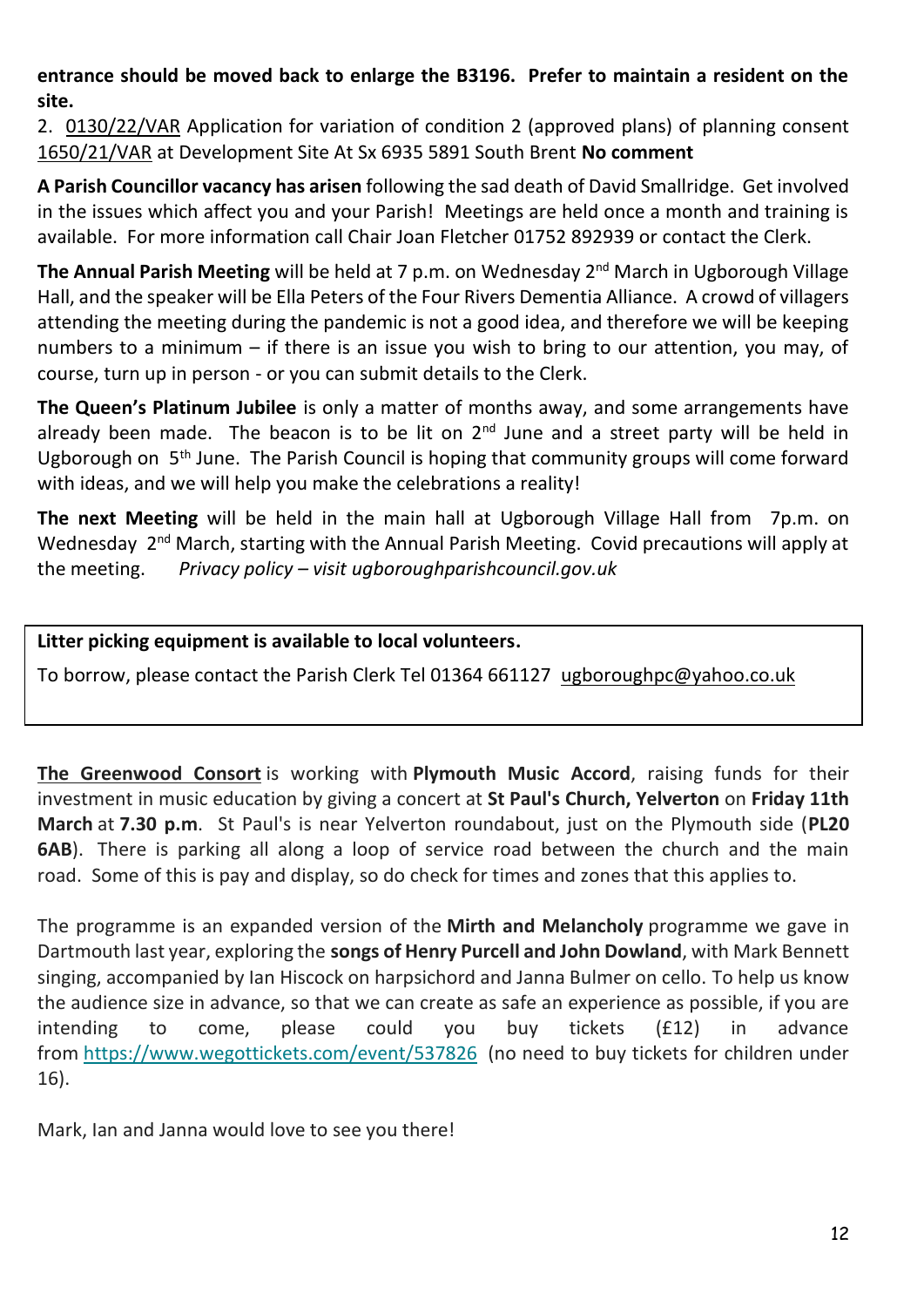#### **Bittaford Methodist Chapel** *Chris Phillips* 07899934743

All services start at 11 a.m. Sunday 6<sup>th</sup> March Revd D. Youngs. Communion. Sunday 13<sup>th</sup> March Revd A Roper Sunday 20th March Revd T Higgins Sunday 27<sup>th</sup> March Mr M Cade

#### **Services at St. Peter's Church, Ugborough**

| Date                            | Service                                                                                    |
|---------------------------------|--------------------------------------------------------------------------------------------|
| Sunday 6 <sup>th</sup> March    | All Age Worship- an informal service led by Local<br><b>Worship Leaders</b>                |
| Sunday 13 <sup>th</sup> March   | <b>Holy Communion</b>                                                                      |
| Sunday 20 <sup>th</sup> March   | Morning Praise- a more informal service led by Local<br>Worship Leaders.                   |
| Sunday 27 <sup>th</sup> March   | <b>Holy Communion</b>                                                                      |
| Wednesday 2 <sup>nd</sup> March | Ash Wednesday services at 10 a.m. at Harbertonford<br>Church and 7 p.m. at Diptford church |

Services start at 9.30 a.m. unless otherwise shown.

# **Please note that we are being very cautious about lifting restrictions and we would ask you to consider continuing to wear face coverings at all services.**

**Please use the hand gel provided and respect others' space.**

# **Lent Course** - *Rev'd David Sayle 01548 821199 email [parish\\_sayle@me.com.](mailto:parish_sayle@me.com)*

This year's Lent Course will be based around The Revd Dr Miranda Threlfall-Holmes's book, 'How To Eat Bread, 21 Nourishing Ways to Read the Bible'.

There will be two study courses, one on a Tuesday morning from 10 a.m. – 12 noon (at the latest). It is hoped to hold this meeting in person and via Zoom. The other will be a Zoom Meeting on Tuesday evening from 7.15 - 9.15 p.m. at the latest. The course commences on Tuesday 8th March and concludes on Tuesday 5th April.

If people could let me know if they are going to attend, so I can forward details, (contact details above).

The **Three Rivers Mission Community** covers the parishes of Diptford, Ermington, Halwell, Harberton, Harbertonford, Moreleigh, North Huish and Ugborough.

You can find out about everything that's going on across all the parishes at its website, [www.3rivers.org.uk](http://www.3rivers.org.uk/)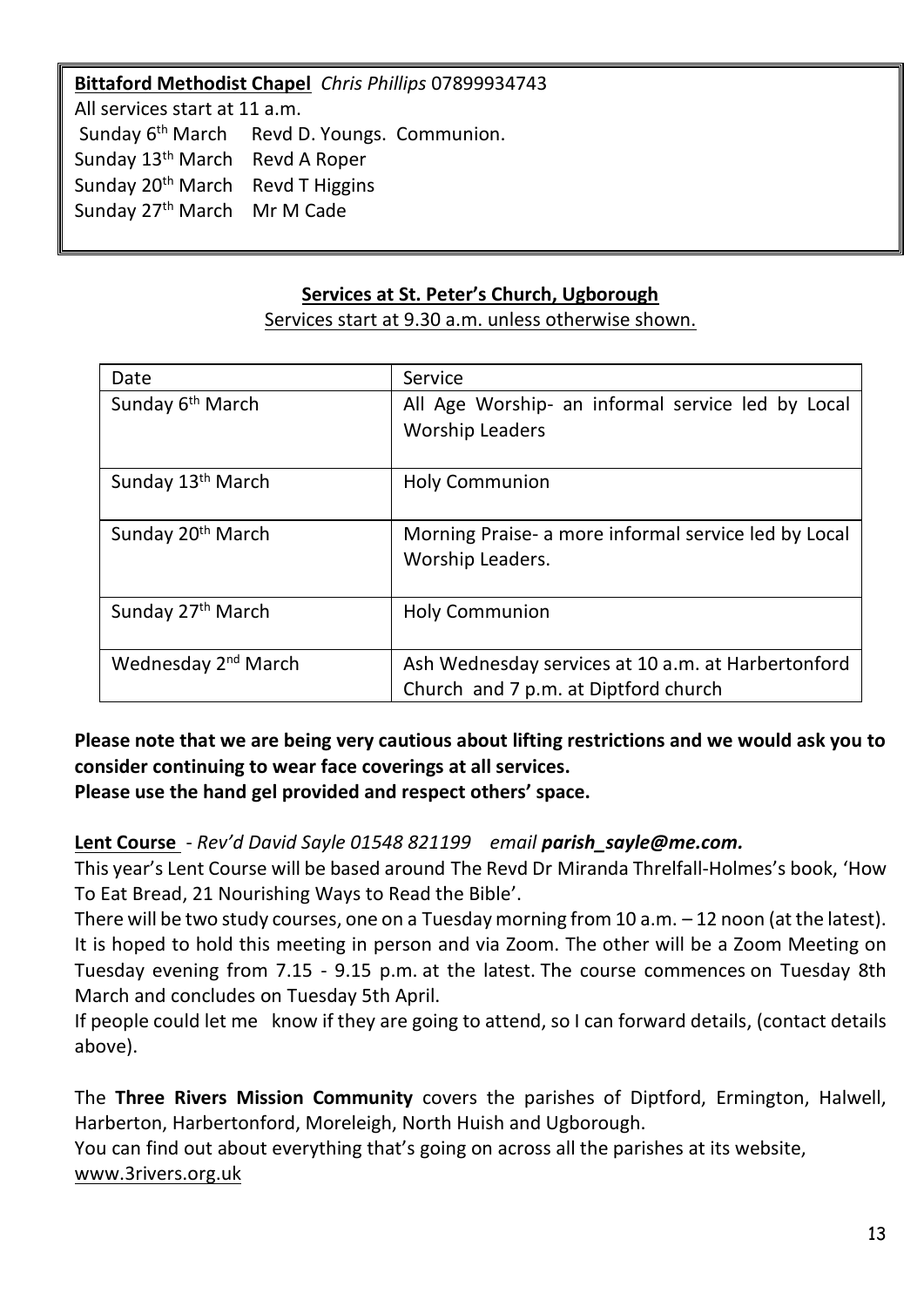#### **Reflection on St Luke's Gospel, Chapter 6** *– David Stafford*

#### *Being blessed by God and being a blessing to others.*

I don't remember many lessons at school outside in the open, but in the Middle East it appears normal with the warm climate. In reading the account of the life of Jesus through the eyes of Dr Luke we find the controversial leader saying and doing things in the open that surprise us. These days we often tend to like people who 'speak truth to power.' With Jesus his speaking quite plainly would eventually lead to his being in very strong confrontation with the powerful.

There was a large crowd waiting for Jesus to appear and perhaps to be healed. There were many who followed him around because he was so different from anyone they had seen before. So what does he decide to do with and for them? After spending a night on a mountain in prayer he chose some special spokespersons, who would become his apostles or 'sent ones', and he presented them to everyone there. Some of disciples would go on to write the rest of the New Testament. They would never forget that moment, especially as power came from Jesus their friend; all the people there were miraculously healed of their diseases.

And so he addressed those gathered there with what other writers would call the Sermon on the Mount.

Blessed are you poor, for yours is the kingdom of God. An example of one who became poor was one Levi, a tax collector; before his conversion was hated by all and spoken very badly of. People felt the same about tax collecting as they do today. He was among the rich and had a great time enjoying the fruits of his wealth. But then Jesus called him, and he shared a meagre life with his fellow disciples as they travelled with Jesus as he preached. Whilst the people were glad to have fewer tax-collectors, Levi qualified for the blessings of which Jesus spoke, as his new changed life was lived for the sake of being identified with Christ.

What is more particularly interesting was that Jesus also seemed to have compassions for the unscrupulously rich; what prompts him to pronounce his concerns for them is the thought that the only comfort they will ever enjoy is in this life and that is all they are ever going to get. Will the powers that be, or indeed ourselves, see the point of what it means to serve the powerful and rich and not look after the poor? It seems that following the spoken thoughts of Jesus turns the world upside down and if we are blessed then we are encouraged to be a blessing for others.

#### **For all church business and parish matters, please contact**

Rev'd David Sayle, The Rectory Diptford Totnes Devon TQ9 7NY 01548 821199 email *[parish\\_sayle@me.com.](mailto:parish_sayle@me.com)*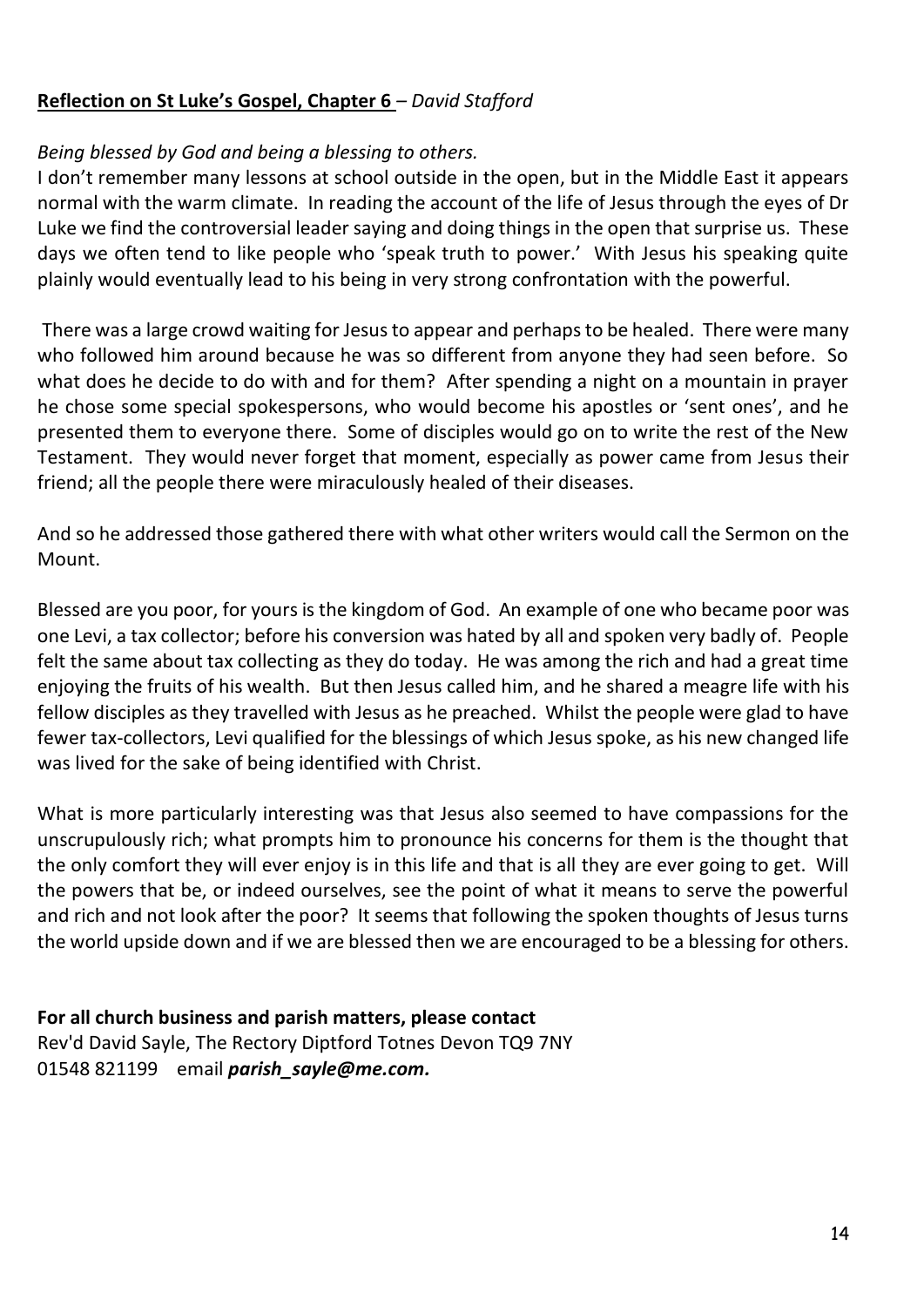# **Devon Communities Together**

# **Do you know someone who struggles to access the Internet? We can help!**

This winter, Devon Communities Together is here to help people who are unable to successfully get online and access the Internet due to poor (or no) equipment, or lack of skills or confidence. We want those who are currently 'digitally excluded' to be able to enjoy the benefits of the digital world, especially while Covid-19 means that many more aspects of our daily lives are now online, from chatting to family and friends to medical appointments and much more.

## **We Can Offer:**

- A Digital Friend to help people with all the skills they need to enjoy the benefits of
- the digital world!
- Device checks
- Upgrades and/or repairs (worth up to £125)
- Short-term loan of a device
- Support with purchasing a new device (+ £100 contribution)
- Data/broadband connection support

# **Who Is Eligible?**

 If any of the statements below apply to you or anyone you know, you (or they) may be eligible for our support

- I am not confident using my device(s) and/or the internet
- I am concerned about internet safety
- I have difficulty paying for the internet
- I don't have access to an internet capable device/my device(s) are outdated
- I have difficulty using my device(s) due to a disability

 Please get in touch with Chris for a no obligations discussion;07903 591481 [chris.hunt-watts@devoncommunities.org.uk](mailto:chris.hunt-watts@devoncommunities.org.uk)

# **Yealm Rouleurs – local social cycling club** -*Pete Stevens*

As a club we've been riding all through the winter, having fun and getting punctures! Are you thinking of cycling more?

It's great for fitness, to explore the glorious South Hams (and its coffee shops), or to make new friends? New members are welcome to come along as the days warm up and the sun comes out...

Members age from 18 upwards and are a mix of genders, living in Yealmpton, Ivybridge, Newton and Noss, Holbeton, Modbury and Plymstock....

We put on a variety of special club rides throughout the year, including:

- Club rides every Saturday morning and Tuesday evening in the spring/summer
- Rides to Cornwall
- Circumnavigation of Dartmoor
- Representation at various sportives
- Charity community ride in memory of Ken Middlemiss
- Bike maintenance days
- **And we have the best kit of any local club!**

Find us on Facebook, send us a message and have a try out! <https://www.facebook.com/yealmrouleurs>